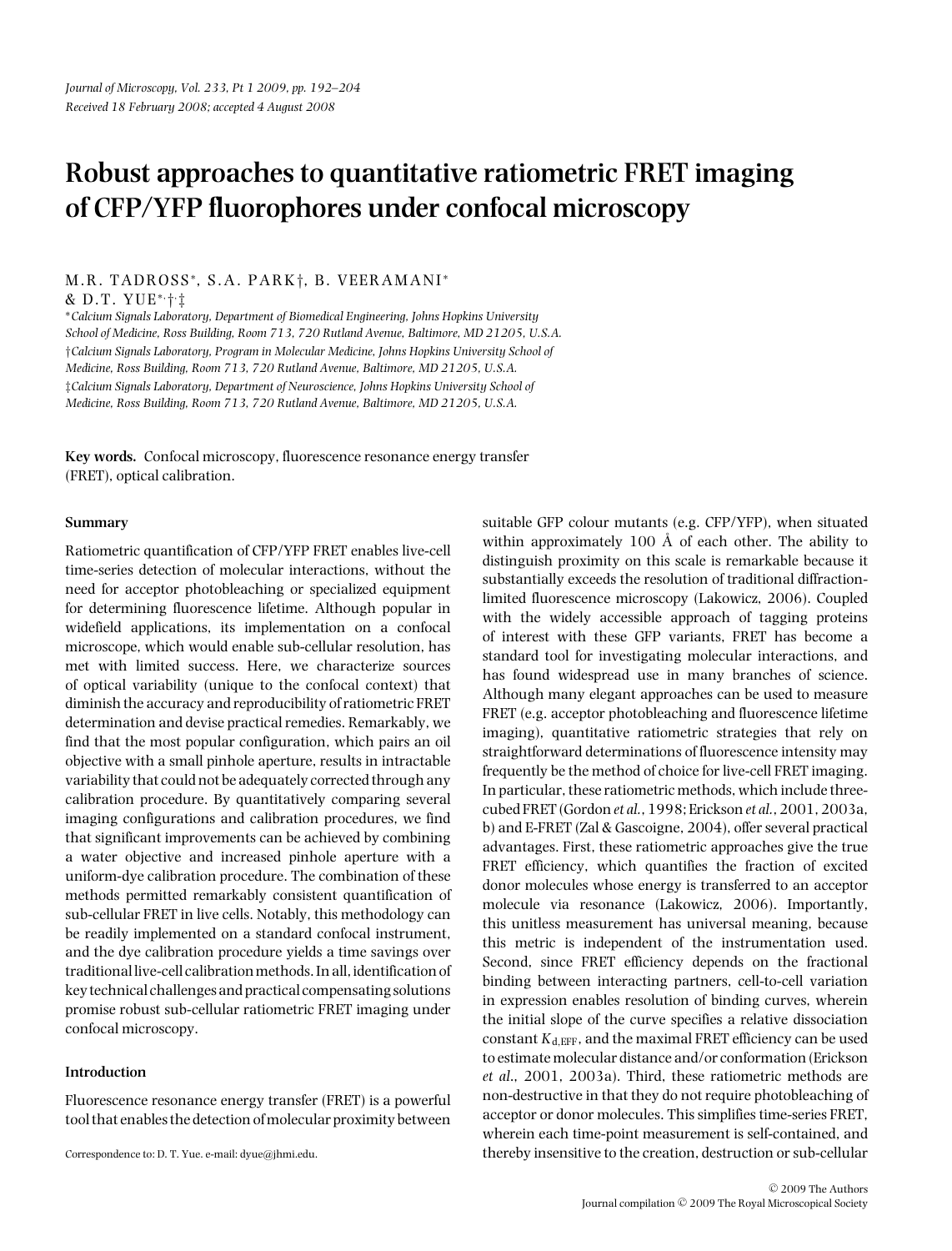reallocation of fluorescent molecules within the living cell (Wallrabe & Periasamy, 2005). Finally, ratiometric methods can be readily performed in most laboratories, as they do not require specialized equipment for determining fluorescence spectra or lifetime.

Although powerful, three-cubed FRET depends on accurate knowledge of two key spectral parameters to correct for crosstalk between YFP and CFP (Erickson *et al*., 2001, 2003a), which are schematized in Fig. 1(a).  $R_{A, YFP}$  characterizes the shape of the YFP excitation spectrum at 442 and 515 nm (Fig. 1(a), top), which corrects for the small amount of YFP that is excited when optimally exciting CFP at 442 nm.  $R_{\text{D,CFP}}$  characterizes the shape of the CFP emission spectrum at 535 and 480 nm (Fig. 1(b), bottom), which is used to subtract the crosstalk of CFP emission that overlaps with YFP's peak emission at 535 nm. Of note, other ratiometric methods, such as E-FRET (Gordon*et al*., 1998; Zal&Gascoigne, 2004), use the same spectral parameters (with different names). Although Fig. 1(b) idealizes the definition of  $R_{A,\text{YFP}}$ and  $R_{\text{D,CFP}}$  by displaying pure spectra for the fluorophores themselves, experimentally determined versions of these parameters would additionally incorporate the imperfect spectral properties of the instrument. Thus, the values of these constants depend critically on the particular microscope used, and laborious calibration using live cells expressing YFP or CFP is required to calibrate each apparatus. Unfortunately, the reproducibility of these 'constants' depends on the stability of the optical system. In our hands, these spectral parameters are relatively stable on a widefield fluorescence microscope over the course of many weeks. However, on a confocal microscope, such stability has been elusive, both in our hands and in the experience of many in the field (van Rheenen *et al.*, 2004). In our particular case, ordinary use of an Olympus FV300 confocal microscope (Center Valley, PA, U.S.A.), with a 60× oil objective and the recommended pinhole aperture of 100 μm (1 airy unit), resulted in dramatic fluctuations in *R*<sub>A, YFP</sub> and *R*<sub>D, CFP</sub> over the course of weeks, and perhaps even during a single day (data not shown). This experience is common among commercially available confocal platforms. Although it was possible to somewhat compensate for such fluctuations by re-calibrating each day with live cells, such calibrations were prohibitively time-consuming, and the end results were not nearly as reliable as from widefield imaging. Here, we characterize the key sources of this variability, and outline simple measures to correct for them. Using these guidelines, we can now routinely exploit the superior *z* sectioning of a confocal microscope to resolve subcellular quantitative three-cubed FRET measurements while achieving reproducibility on par with widefield imaging. The methodology does not require any specialized equipment, eliminates time−consuming daily calibration using live cells and should be applicable to any quantitative ratiometric application on a confocal microscope (Miyawaki *et al.*, 1997; Gordon *et al*., 1998; Vanderklish *et al.*, 2000; Hoppe *et al.*, 2002; Wallrabe & Periasamy, 2005; Chen *et al.*, 2006). As such, this study furnishes a significant practical advance for confocal FRET imaging.

## **Materials and methods**

## *Molecular biology*

CFP, YFP and CFP-YFP (high-efficiency dimer) were as described (Erickson *et al*., 2001, 2003a). The high-efficiency dimer with a nuclear export signal (CFP-YFP-NES) was made by directly inserting a 10–amino acid oligonucleotide sequence coding for NES into the C-terminal end of CFP-YFP via digest and ligation with BsrGI and NotI sites. The NES sequence was ctaccaccgcttgagagacttactcttgat (LPPLERLTLD). The low-efficiency dimer with a nuclear localization signal (YFP-CFP-NLS) was made by fusing EYFP-KID (YKID) and KIX-ECFP-NLS (KIXCN), which were a kind gift from M. Montminy (Mayr *et al.*, 2001). YKID was PCR amplified and cloned into pcDNA3 between BamHI and EcoRV, with an additional XbaI preceding EcoRV. KIXCN was then PCR amplified and cloned into the previous product using XbaI and EcoRV sites, with a linker containing four glycines (G4) introduced prior to KIX. The final product was (BamHI)-EYFP-KID-(XbaI)-G4-KIX-ECFP-NLS-(EcoRV).

## *Preparation of dyes*

A total of 100 mg of proflavine hemisulfate salt hydrate (SIGMA P2508; Sigma, St. Louis, MO, U.S.A.) was mixed with 1 mL ddH<sub>2</sub>O, vortexed, then centrifuged to remove undissolved particles. This stock solution was pH-buffered to 7.0 with 10 mM HEPES, and a 1:20 dilution into HEPESbuffered water was used for imaging. Alexa 514 was prepared by overnight reaction of 1 mg Alexa 514 succinimidyl ester (Molecular Probes A30002; Molecular Probes, Carlsbad, CA, U.S.A.) with 980  $\mu$ L of ddH<sub>2</sub>O (pH = 10.0 with NaOH), which was then brought to a volume of 1 mL and pH-buffered to 7.0 with 10 mM HEPES. A 1:100 dilution into HEPES-buffered water was used for imaging. All solutions were stored in the dark at 4◦C and were stable for many months. For imaging, we placed a 20 μL droplet of dye in the centre of a 3.5-cm culture dish with integral No. 0 or 1.5 glass cover slip (MatTek, Ashland, MA, U.S.A.). To minimize evaporation, we added 50-μL droplets of water to the four corners of the dish and covered the dish with parafilm. Dye samples were freshly prepared and imaged at the start and end of each imaging session.

## *Tissue culture*

HEK293 cells were thinly plated onto 3.5-cm culture dishes with integral No. 0 or 1.5 glass cover slip bottoms (MatTek) and transiently transfected with FuGene 6 (Roche Molecular Biochemicals, Indianapolis, IN, U.S.A.). One to two days later,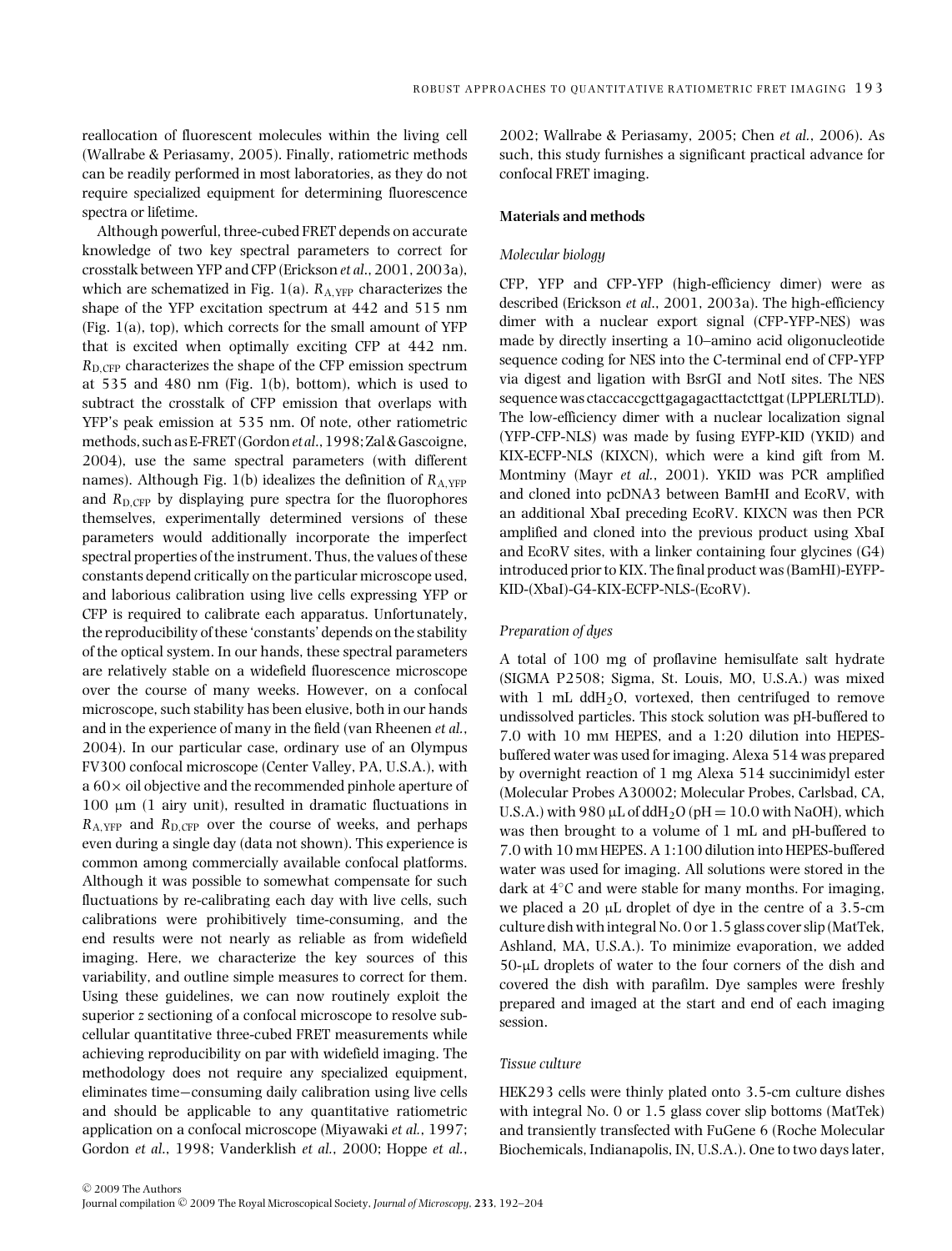

**Fig. 1.** Sources of optical variability. (a) Excitation (dashed curves) and emission (solid curves) spectra of GFP colour mutants and synthetic dyes. Excitation spectra of YFP and Alexa (top, dashed) are normalized to their values at 515 nm, enabling convenient depiction of  $R_A$ , which is defined as the excitation at 442 nm divided by excitation at 515 nm. Emission spectra of CFP and proflavin (bottom, solid) are normalized to their values at 480 nm, enabling convenient depiction of  $R_D$ , which is defined as emission at 535 nm divided by emission at 480 nm. (b) Laser power fluctuations over the time course of months (top) and minutes (bottom). HeCd 442 power (black) and Argon 515 power (grey). Fluctuations in the ratio of 442 to 515 nm power (red) gauge fluctuations in  $R_A$ . (c) Typical dye images at a single *z* position showing *x*–*y* intensity profiles. The images in (C1) were taken with a 60× oil objective, and the images in  $(C2)$  were taken with a  $60 \times$  water objective. For each objective, the three columns show different excitation–emission channels used for three-cubed FRET. The rows show pinhole apertures of 60, 150 and 300 μm. Each image is normalized and colour-mapped (see colour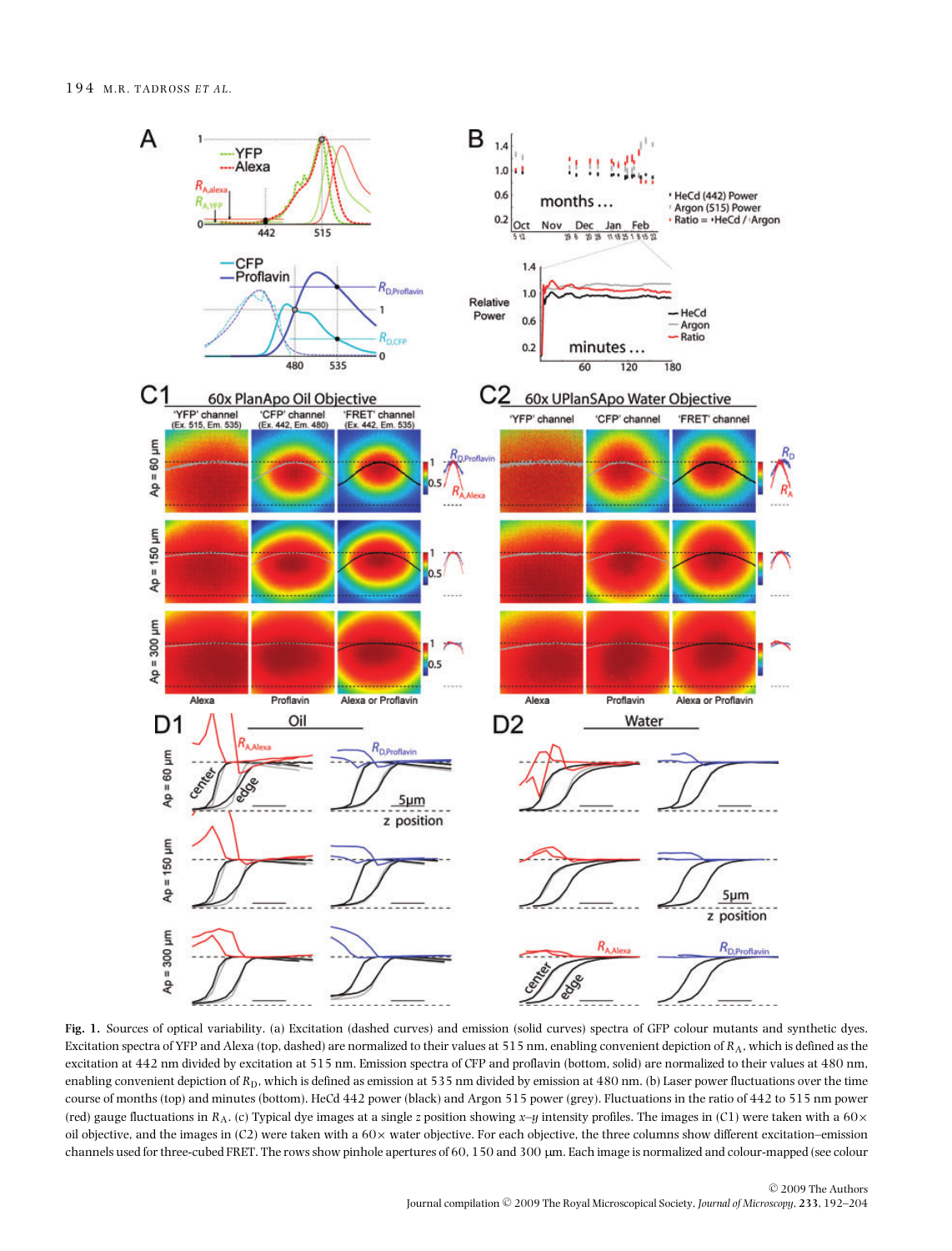the cells were washed, bathed in HEPES-buffered Tyrode's (pH 7.35) and imaged as described in Fig. 2(a).

# *Fluorescence measurements and analysis*

Fluorescence measurements were made on an Olympus Fluoview FV300 confocal laser scanning microscope, with an Olympus PlanApo  $60 \times$  oil objective (NA 1.40, PLAPO60XO3; Olympus), and an Olympus UPlanSApo  $60 \times$  water objective (NA 1.20, UPLSAPO60XW; Olympus). Excitation light was generated with a helium–cadmium (He–Cd) Laser (442 nm) operated at 1% of maximum power, which corresponds to approximately 7 μW at the objective, and with an argon laser (515 nm) operated at 0.2% ofmaximum power, corresponding to approximately 1  $\mu$ W at the objective. The following Olympus optical filters were used: 442/515 nm excitation splitter (FV-FCV); 515 nm CFP/YFP emission splitter (FV-515CH); 465–495 nm CFP bandpass filter (FV-480BP) and 520–550 nm YFP bandpass filter (FV-535BP). Both dye and cell recordings were preceded by a dark-current image (taken with lasers off), which was subtracted from corresponding images prior to any subsequent analysis. To maximize signalto-noise ratio while preventing image intensity clipping, the high-voltage (HV) and/or gain settings were sometimes changed. For example, in determining  $R_{A, YFP}$  and  $R_{A, Alexa}$ (= FRET channel divided by YFP channel), it was difficult to get an accurate measurement of the FRET channel given the same gain settings used for the much brighter YFP channel. Since both measurements use the same photomultiplier tube (PMT), we found that we could improve signal-to-noise ratio if the gain was increased by a factor of 5 for the FRET channel. Similarly, dim cells, with lower expression levels, required the use of higher HV values. To account for these changes, we standardized all measurements with the following formula:

 $I_{\text{standard}} = I_{\text{raw}} \times (600/\text{HV})^{7.7} \cdot (1/\text{gain})$ ,

where  $I_{\text{raw}}$  is the dark-subtracted intensity, and the exponent value of 7.7 was experimentally confirmed for each PMT. Thus,  $HV = 600$  V and gain  $= 1$  could be thought of as 'standard' settings. *I*standard is the predicted intensity that would be obtained if these standard settings were used. Following HV/gain standardization, laser fluctuation correction was performed according to Eq. (1) of the ensuing Results section, unless otherwise noted. The custom real-time

laser monitoring system consisted of a beam splitter (Chroma, Rockingham, VT, U.S.A.), which diverted approximately 1% of the laser light (prior to the steering galvanometers) into an external PMT (Hamamatsu, Hamamatsu City, Japan). To operate in the linear range of this PMT, neutral density filters (Thorlabs, Newton, NJ, U.S.A.) were used to reduce the signal by a factor of 100. The choice of a PMT for laser monitoring enabled compatibility with proprietary A/D circuitry and software. Two PMTs (laser monitoring and brightfield imaging) shared a single A/D channel and were switched via a custom circuit. All analysis was performed with custom MATLAB software (MathWorks, Natick, MA, U.S.A.).

## **Results**

Ratiometric imaging of FRET under confocal microscopy can be most challenging when quantitative precision is required owing to factors less prevalent on a widefield scope. Four main confounding factors were found to predominate in the confocal context as summarized in Fig. 1: (1) fluctuations in laser power; (2) week-to-week drift in optical alignment; (3) aberrations across the *x*–*y* imaging field and (4) aberrations along the *z* axis. We elaborate on each of these sources of optical variability and then advance practical means to overcome these challenges.

## *Fluctuations in laser power*

Unlike a widefield microscope, which typically uses a single excitation source, a confocal instrument uses a set of independent lasers for each excitation wavelength. Lasers are notorious for power fluctuations, so we reasoned that independent fluctuations in separate lasers may be a significant source of variability. This would be particularly relevant for  $R_{A, YFP}$ , which is the ratio of YFP excitation at 442 nm (HeCd laser) versus 515 nm (argon laser). To counteract such variability, we customized our microscope to enable simultaneous laser power monitoring during fluorescent imaging. This revealed uncorrelated power fluctuations in HeCd 442 (Fig. 1(b), black) and Argon 515 (grey), evident over the course of months (top), and over the course ofminutes (bottom). The ratio of these twolaser outputs

←

scale bars). Solid curves across the image (grey or black) correspond to the intensity profile along the *x* dimension through the centre of the field. *R*<sub>A,Alexa</sub> (red) and  $R_{\text{D,} \text{noflavin}}$  (blue) profiles along the *x* dimension are shown to the right of the corresponding images. For curves, upper and lower dashed curves show unity and zero levels. (d) Dye intensity profiles along the *z* dimension. In each of the 12 plots, curves to the left correspond to *z* profiles taken at the centre of the  $x-y$  field of view, whereas curves to the right correspond to *z* profiles at the edge of the  $x-y$  field of view, as labelled at top left in panel D1.  $R_{A,\text{Alexa}}$  (red curves in the left columns of panels D1 and D2) is the ratio of the FRET channel (black curve) divided by the YFP channel (grey curve) obtained from imaging Alexa dye. *R*<sub>D,proflavin</sub> (blue curves in the right columns of panels D1 and D2) is the ratio of the FRET channel (black curve) divided by the CFP channel (grey curve) obtained from imaging proflavin dye. Each curve is normalized. Panel D1 corresponds to a 60x oil objective, and panel D2 corresponds to a  $60 \times$  water objective. The three rows correspond to pinhole apertures of 60, 150 and 300  $\mu$ m.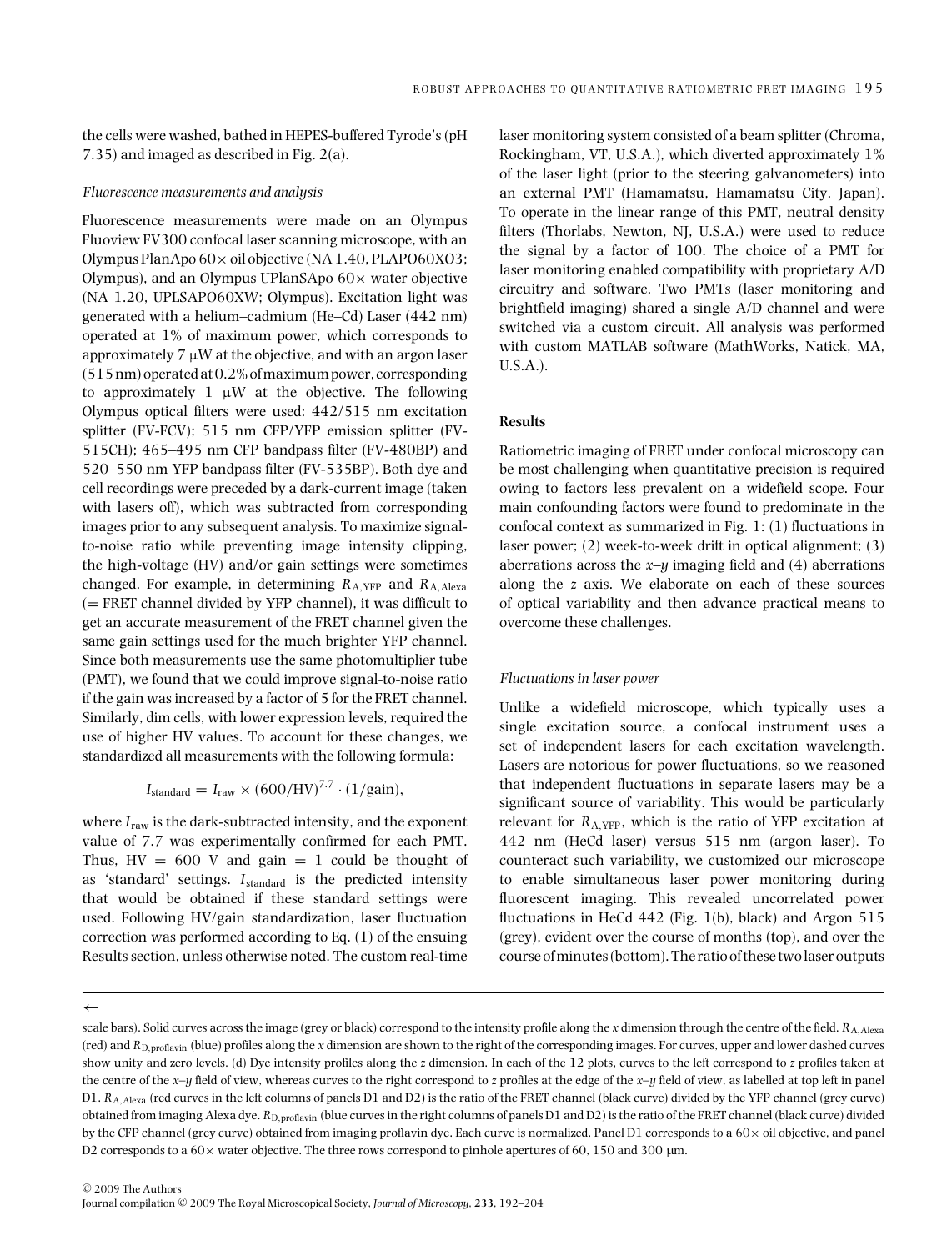(red) gauges the fluctuations in  $R_{A, YFP}$  caused by laser power instability. Dramatic fluctuations in this ratio (approximately 50%) occurred over the course of months. Also, significant fluctuations occurred within a single day, which were largest when the lasers were first turned on, and diminished to approximately 5% after 30–60 min of warm-up. Daily recalibration of  $R_{A, YFP}$  would correct for the approximately 50% fluctuations from day to day; however, correction of the approximately 5%fluctuation within a day would require realtime laser monitoring.

Because we operate in the low-excitation regime, the degree to which fluorophores are excited, and the intensity of their fluorescence output, are linearly proportional to laser intensity. Thus, by simultaneously recording laser power,*P*(*t*), and fluorescence intensity, *I*(*t*), we could correct for laser fluctuations with the following simple relation:

$$
I_{\text{norm}}(t) = I(t) \cdot P_{\text{norm}} / P(t), \tag{1}
$$

where  $I_{\text{norm}}(t)$  is the normalized (corrected) fluorescence intensity and  $P_{\text{norm}}$  is a constant value. For convenience, we set  $P_{\text{norm}}$  equal to the average laser power measured when the system was first built; however, the actual value of  $P_{\text{norm}}$  is unimportant so long as it is never changed. Note that *P*(*t*) may vary considerably from *P*<sub>norm</sub> over weeks and months.

# *Drift in optical alignment and aberrations across the* x–y *imaging field*

Despite correcting for laser power fluctuations, our determinations of live-cell FRET continued to vary considerably from day to day. To eliminate the possible contribution of cellular variability, we selected two synthetic dyes as convenient standards, both dyes with spectra similar to YFP and CFP. Figure 1(a) shows the excitation (dashed curves) and emission (solid curves) spectra of YFP and Alexa 515 (top), and of CFP and proflavin (bottom), demonstrating the spectral similarity between the GFP variants and the synthetic dyes.We reasoned that imaging a uniform sample of solubilized dye would enable isolation of the optical properties of the microscope. Moreover, if the optical properties of the instrument depend only on the excitation and emission wavelengths used, and not on physical properties of the sample, these uniform dyes could facilitate rapid daily calibration, because  $R_{A,Alexa}$  and  $R_{D,proflavin}$  should be linearly proportional to  $R_{A, YFP}$  and  $R_{D, CFP}$ , respectively, via slope parameters independent of optical alignment and aberration (Fig. 1(a)).

Imaging these dyes revealed not only that  $R_A$  and  $R_D$  values would vary on a daily basis but also that these values would change enormously across the *x*–*y* axes of the imaging field, owing to substantial 'field curvature' particularly prevalent with the blue excitation (442 nm) required for CFP (Spring *et al.*, 2004). For example, imaging the dyes with the oil objective (Fig.  $1(C1)$ ) resulted in images that were brighter in the centre of the field than at the edges. Here, each image corresponds to a particular combination of confocal pinhole aperture (Ap), excitation/emission wavelength (channel) and calibrating dye (Alexa or proflavin). Colour-coded intensities across each field are shown in a normalized format, with a value of unity at the centre (red) and lesser values at the periphery (cooler colours; cyan at about 0.5) indicating field curvature. The curvature of the FRET channel could be measured with either dye, and both dyes yielded identical results (not shown) indicating that field curvature was a property only of the instrumentation. Field curvature was also quantified by the dome-shaped curves (grey or black) plotted across each image; these curves report intensity along a horizontal line through the image centre, with unity and zero levels marked by upper and lower dotted lines, respectively.

Although field curvature could be expected, the extent of this effect was rather surprising. Notably, these *x*–*y* aberrations could not be eliminated, even after repeated professional realignment of the system, so the distortions were inherent to the system. The source of this large curvature became apparent by observing how the field curvature depended on the excitation and emission wavelengths (Fig.  $1(c)$ ). The YFP channel (left column), measured with Alexa dye, had the least curvature. The CFP channel (middle column), measured with proflavin, had significantly more curvature and the FRET channel (right column) had the most curvature. Overall, then, the larger curvature in the CFP and FRET channels could be attributed to the excitation at blue (442 nm) versus yellow (515 nm) wavelengths, coupled with commercial objectives typically optimized for longer visible wavelengths (van Rheenen *et al*., 2004). One remedy became apparent by noting that the degree of curvature was more pronounced for smaller pinhole apertures (upper rows) than for larger apertures (lower rows). A similar result was obtained with the water objective (Fig.  $1(C2)$ ). Thus, by using somewhat larger confocal apertures, the curvature could be somewhat flattened.

An important consequence of the wavelength-dependent field curvatures, as described earlier, is that the ratios  $R_{A, Alexa}$ and  $R_{\text{D,proflavin}}$  must also be non-uniform across the *x*-*y* field. This outcome is shown explicitly by the red and blue curves, shown to the right of the images (Figs  $1(C1)$  &  $(C2)$ ). The red curve plots *R*<sup>A</sup>,Alexa along a horizontal line through the image centre; this curve is calculated as the FRET channel profile (right column, black) divided by the YFP channel profile (left column, grey). The *x* axis spans the entire image width but is compressed for compactness. Note also that *R*<sub>A,Alexa</sub> is shown here in normalized format, with unity and zero levels marked by upper andlower dottedlines, respectively. Likewise, the blue curve plots  $R_{\text{D,proflavin}}$  (far right, blue), calculated as the FRET channel profile (right column, black) divided by the CFP channel profile (middle column, grey). Field curvature for these ratios was more pronounced for  $R_{A,Alex}$  than  $R_{D,proflavin}$ ,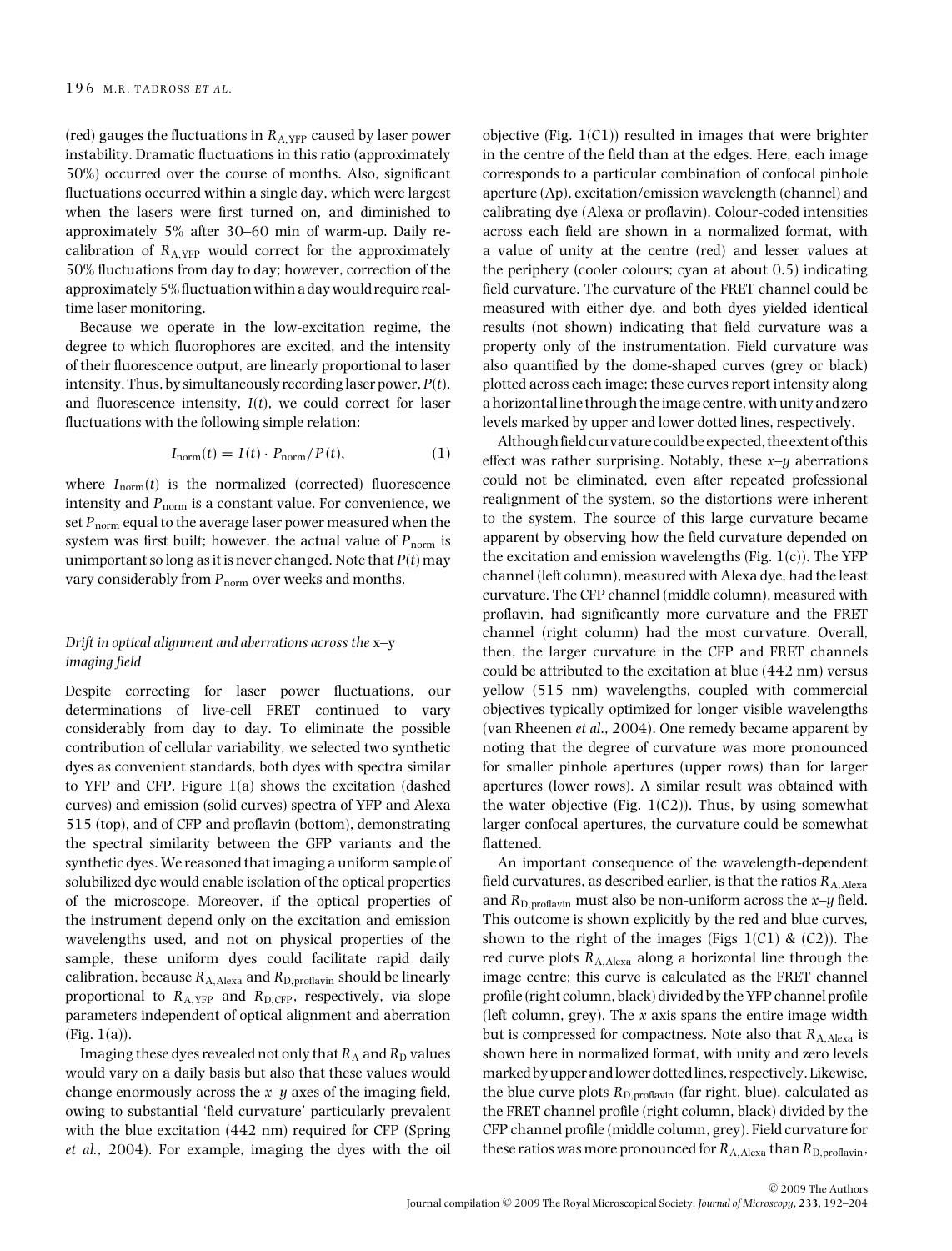and both had more curvature at smaller pinhole apertures (top rows). Although the oil objective profiles were more elliptical in nature, the overall degree of curvature was similar for the oil (Fig.  $1(C1)$ ) and water (Fig.  $1(C2)$ ) objectives.

Beyond enabling characterization of field-curvature effects on crosstalk terms  $R_A$  and  $R_D$ , the imaging of calibrating dyes furnished practical means to correct for these *x*–*y* distortions, as follows. First, we now align the confocal pinhole daily by maximizing the image of these uniform dyes at the beginning of each experiment. Once done, this adjustment should not be repeated, because field-curvature profiles can be shifted by realigning the confocal pinhole. Second, certain optical elements, such as beam splitters and mirrors, needed to be mechanically reinforced, as a small degree of mechanical instability in these components resulted in perturbations of the curvature profiles over the course of a day. Finally, complete two-dimensional profiles of  $R_{A,Alex}$  and  $R_{D,proflavin}$  could be readily obtained on a daily basis (from ratios of entire images), and these profiles could in principle fully compensate for substantial  $x$ –*y* variations in  $R_A$  and  $R_D$ , as will be validated later in the Results.

## *Aberrations in the* z *dimension*

Before turning to such validation, we characterized a still more serious source of variability in quantifying FRET, namely, axial aberrations along the *z* dimension. To appreciate this issue, whole-field *z*-stack images of the calibrating dyes were collected. We characterized these *z*-stack images at two different *x*–*y* locations: at the centre of the image, and at the top−right corner (i.e. the edge) of the field. This analysis revealed significant*z* aberrations for the oil objective, especially when small pinhole apertures were used. For example, Fig. 1(D1) (top, left) shows Alexa *z* profiles obtained with an oil objective and the smallest pinhole aperture of 60 μm. The black and grey curves, respectively, display the *z*-intensity profiles for the FRET and YFP channels, with the *z* section being underneath the sample towards the left, and increasingly deep into the dye sample towards the right. The curves labelled 'centre' and 'edge' were obtained at the image centre and edge. Taking the ratio of black (FRET channel) and grey (YFP channel) relations then gave the *z*-dependent profiles for  $R_{A,Alex}$  (red curves), with the left and right profiles corresponding to the image centre and edge. A similar analysis is shown for proflavin (Fig.  $1(D1)$ , top, right), where  $R_{D,prodavin}$ (blue curve) is the ratio of the FRET channel (black curve) divided by the CFP channel (grey curve). The analysis for larger confocal apertures is shown in the middle and bottom rows.

Closer inspection of the results (Fig. 1(D1)) revealed that the intensity profiles (black and grey curves) peaked near the dye– cover slip interface, and diminished at deeper *z* positions. The diminishing intensity at deeper *z* positions is due to spherical aberration, which arises from a mismatch in the refractive index between oil and the aqueous environment of the sample (Spring *et al.*, 2004; Török *et al.*, 1997). Importantly, our results also emphasized that the degree of spherical aberration was wavelength-dependent, such that  $R_{A \text{ Alexa}}$  and  $R_{D \text{ proflavin}}$ varied as a function of *z* position, with progressively larger deviations at greater imaging depth (red and blue curves). This was most pronounced at smaller confocal pinhole apertures (top rows) and towards the edge of thefield of view. By contrast, intensity profiles for the water objective (Fig. 1(D2), black and grey curves) were flat at deep z positions, indicating less spherical aberration, and *R*<sub>A,Alexa</sub> and *R*<sub>D,proflavin</sub> were similarly invariant at deeper z positions (red and blue curves). The elimination of spherical aberration was an expected advantage of the water objective, since it eliminates the mismatch in index of refraction inherent with oil (Spring *et al*., 2004).

Beyond the effects of spherical aberration to produce deviations at deeper z positions (towards the right end of curves), we observed a more serious challenge at the interface between the dye and the cover slip. Here, there was a large and erratic variability in  $R_{A,\text{Alexa}}$  and  $R_{D,\text{profa}vin}$  profiles, evident as sizeable fluctuations towards the left end of corresponding red and blue curves. We call this phenomenon chromatic *z* misregistration because at different wavelengths of light, the intensity profiles are mismatched in their rise positions and slopes. For example, this misregistration is evident in the top left image of Fig. 1(D1), wherein the rising phase of black and grey curves do not superimpose. Taking the ratio of such curves yields the erratic fluctuations in  $R_{A,Alexa}$ and  $R_{\text{D, proflavin}}$  (red and blue curves) at intensity boundaries. This type of aberration was far more pronounced at small pinhole apertures, and significantly more pronounced with the oil objective. Overall, the best configuration was to pair a water objective with a pinhole aperture of 300 μm (three airy units): here the *z* misregistration was minimal, with  $R_{A,Alexa}$ and *R*<sub>D,proflavin</sub> remaining nearly constant over all *z* positions, including the dye–cover slip interface (Fig. 1(D2), bottom row, red and blue curves are nearly flat). Identification of this optimal configuration ultimately proved critical for robust FRET quantification on a daily basis.

Before describing methods for actual quantification of CFP/YFP FRET, we mention a final consideration regarding the aberrations characterized earlier. In theory, these distortions could be somewhat minimized by optimizing the choice of cover slip thickness. In fact, all of the characterization in Figs 1(c) and (d) pertains to a No. 0 cover slip, which maximizes working distance while incurring some potential theoretical mismatch with the objectives used. In practice, however, the use of a thicker No. 1.5 cover slip, which was theoretically better matched to our objectives, yielded identical, if not inferior *x*–*y* and *z* aberrations. This was demonstrated by replicating the entire analysis in Figs 1(c) and (d) using a No. 1.5 cover glass (Figure S1, Supporting Information). From a practical standpoint, then, we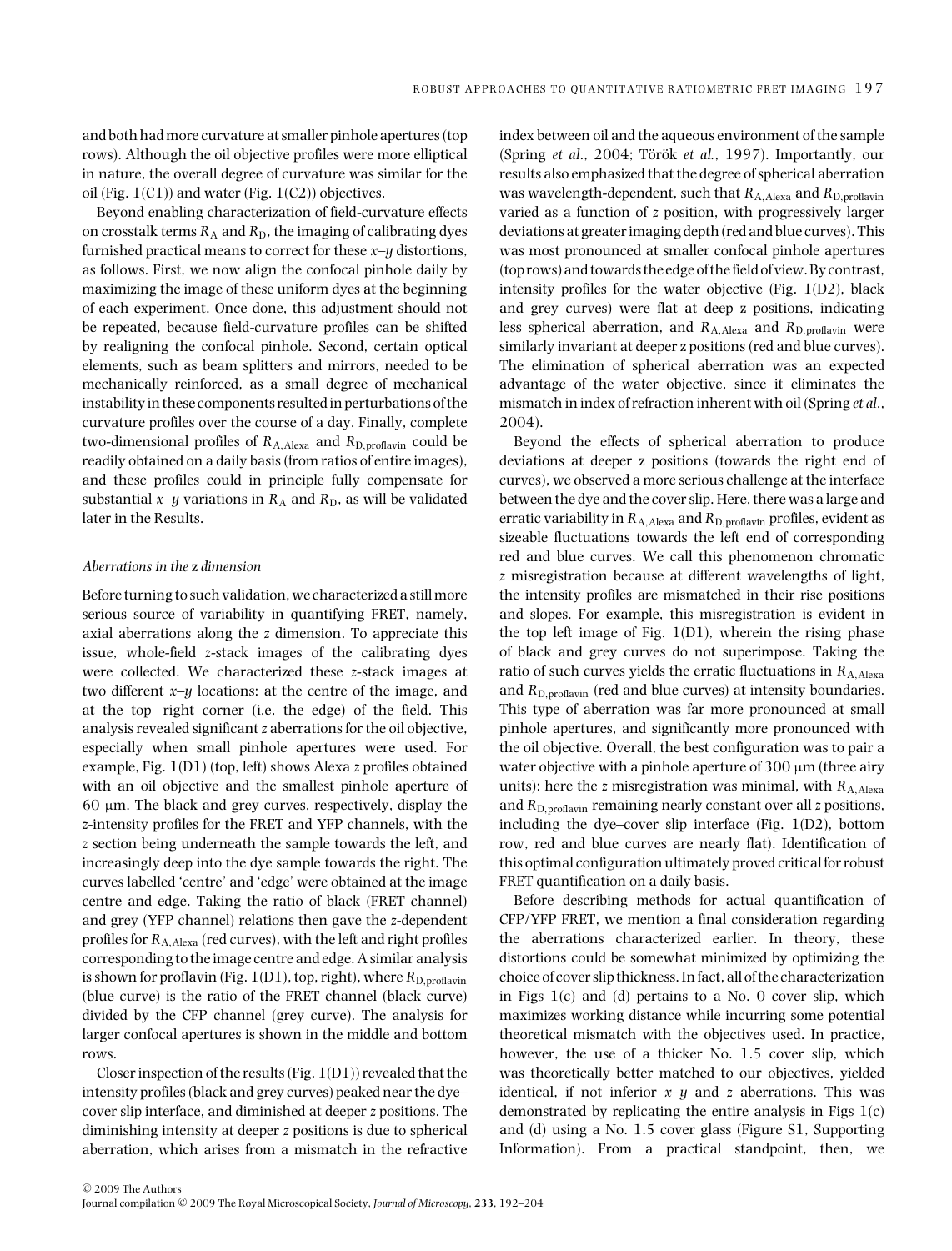henceforth employed No. 0 cover slips, so as to maximize working distancewhileincurring no added distortingfactors.

#### *Use of dues to predict*  $R_A/R_D$  *values*

Given the four sources of variability delineated above (Fig. 1), we turned to explicitly validating the use of synthetic dyes to rapidly compensate for these variability factors over different locations in the field of view and over time. We imaged both the dyes as earlier, and cells expressing either YFP or CFP, with the goal of predicting cell-based spectral constants  $(R_{A, YFP}$  and  $R_{\text{D,CFP}}$ ), from dye-based constants ( $R_{\text{A,Alexa}}$  and  $R_{\text{D,proflavin}}$ ).

At the start of each session, the confocal pinhole was aligned by centring the CFP and FRET field-curvature profiles (while imaging proflavin), and the pinhole was subsequently held fixed for the remainder of the session. Uniform droplets of proflavin and Alexa were then imaged (as in Figs 1(c) & (d)) at the start and again at the end of the session. These images were compared to verify that alignment did not drift, and we excluded data sets wherein significant alignment drift occurred (this happened only once over the course of several months imaging). To sample the aberrations across the  $x-y$ fieldwith cells,wemanuallymoved each cell (expressing either YFP or CFP) to five *x*–*y* locations (Fig. 2(a), left), and *z* stack imaged the cell at each location. The data were later analyzed by drawing an ROI within each cell and taking the average ROI intensity for each image. For cells expressing YFP, we divided the FRET channel by the YFP channel, yielding *R<sub>A,YFP</sub>*. For cells expressing CFP, we divided the FRET channel by the CFP channel, yielding  $R_{D,CFP}$  (Fig. 2(a), left). Corresponding dye ratios (using Alexa or proflavin) were calculated by mapping ROI coordinates onto dye images from that session, yielding a corresponding value of  $R_{A,Alex}$  or  $R_{D,proflavin}$  for each cell, at each *x*–*y* location, and each *z* position. The ROI mapping procedurewas exactwith regard to*x*−*y*coordinates; however, the mapping in z was only approximate.



**Fig. 2.** Predicting  $R_{A, YFP}$  and  $R_{D, CFP}$  from  $R_{A, Alexa}$  and  $R_{D, prodawi}$ . (a) Experimental protocol used to sample cell-based constants over the entire field of view. Each cell was moved to five locations across the *x*–*y* imaging field. At each location, a *z* stack of images was obtained. *R*<sub>D,CFP</sub> (example at left) or *R*<sub>A, YFP</sub> was calculated for each image from the ratio of *ROI*-averaged intensities of two channels. For each cell, this yielded values of *R*<sub>A,YFP</sub> or *R*<sub>D,CFP</sub> at 5  $x$ –*y* locations, and at 11 *z* positions (centre position  $\pm$  10  $\mu$ m, with 2- $\mu$ m step size). The key (right) explains the conventions used in the scatter plots below. (b) Correlation between cell-based and dye-based ratios. Panel B1 uses an oil objective and panel B2 uses a water objective. The three rows correspond to pinhole apertures of 60, 150 and 300 μm from top to bottom. The size and shape of each data point follow the key convention shown on the far right of panel A, and the colour corresponds to the date of the experiment (legends). Laser fluctuation was normalized using Eq. (1) throughout. Number of data points (*n*) and mean-square deviation from the best-fit line (MSE) are shown.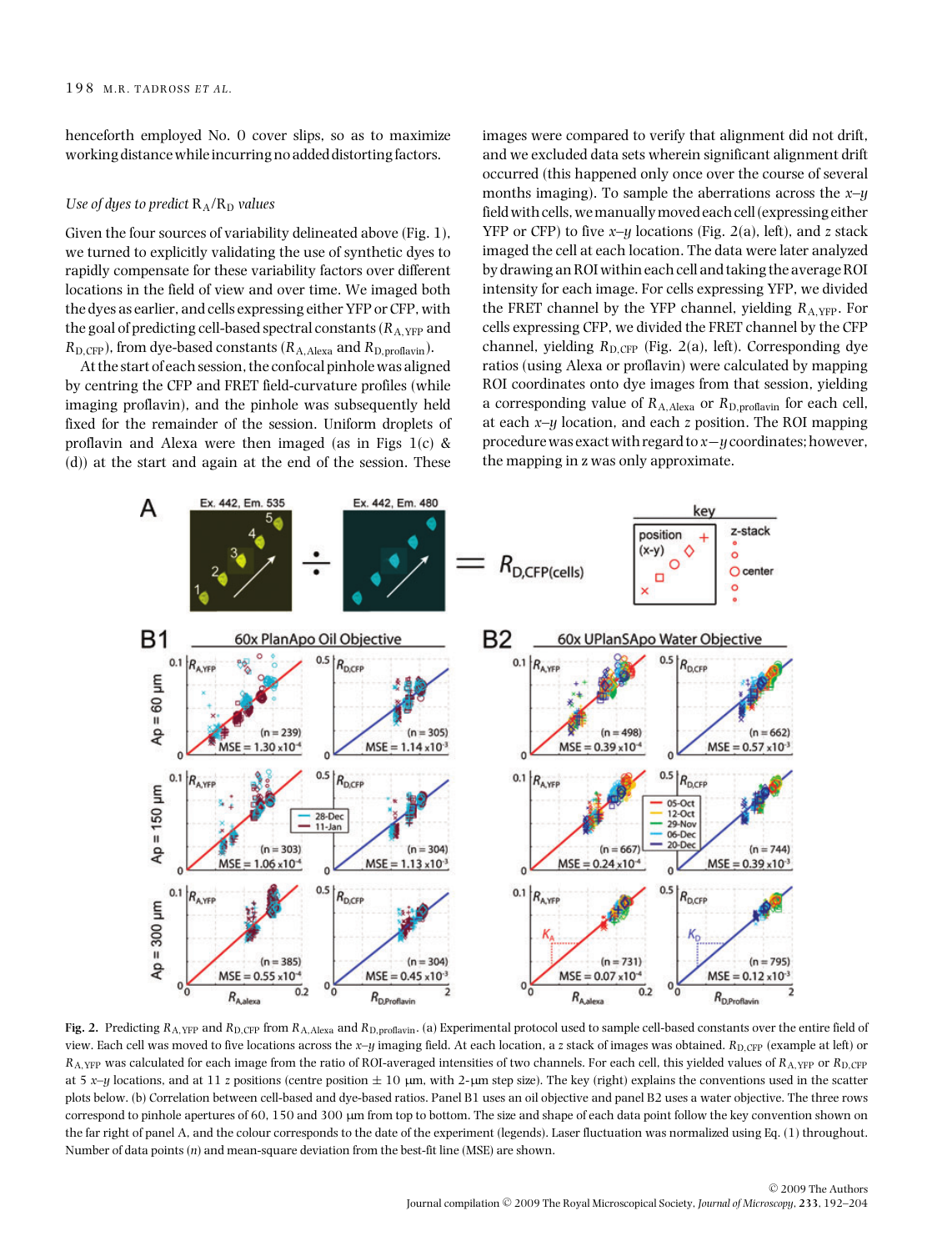Figure 2(b) shows the resulting data. For either the oil objective (Fig.  $2(B1)$ ) or the water objective (Fig.  $2(B2)$ ), the left column shows the correlation between  $R_{A, YFP}$  and  $R_{A,Abexa}$ , and the right column shows the correlation between *R*<sup>D</sup>,CFP and *R*<sup>D</sup>,proflavin . The pinhole aperture is larger for lower rows. Each data point corresponds to a single cell, situated at a single *x*–*y* location, and imaged with a single *z* slice. The colour of each data symbol represents the day of the experiment (Fig. 2(b), legends); the shape represents the *x*– *y* location within the field (Fig. 2(a), right) from bottom-left to top-right  $(x, \Box, \circ, \Diamond, +)$ ; and the symbol size is largest for a *z* position in the middle of the cell, and smaller at higher and lower *z* positions (Fig. 2(a), right). For each sub-plot in Fig. 2(b), a best-fit line, constrained through (0,0) was fit to the data. The scatter was characterized by the mean-square error (MSE), which is the average squared vertical deviation from the best-fit line. The relationships between  $R_{A, YFP}$  and *R*<sub>A,Alexa</sub> and between *R*<sub>D,CFP</sub> and *R*<sub>D,proflavin</sub> had the highest degree of scatter for the oil objective and for small apertures (Fig. 2(B1), top rows). The tightest correlation, exhibiting a more than 10-fold reduction in scatter, was obtained by combining a water objective with an aperture of  $300 \mu m$ (Fig. 2(B2), bottom row). Indeed, the dye calibration strategy works remarkably well for this configuration, which exhibits all forms of distortion (Fig. 1(C2), right bottom, showing *x*–*y* field curvature, daily alignment drift) except for *z*-dependent aberrations, which are minimal in this case (Fig. 1(D2), right bottom). Thus, the dye calibration method seems to correct well for *x*–*y* field curvature, and day-to-day alignment drift, but less well for *z*-dependent aberrations. This assessment is further consistent with the correlation between the extent of *z*-dependent aberration in other configurations (Fig. 1(d)), and the degree to which dye calibration fails to predict  $R_{A, YFP}$  and *R*<sup>D</sup>,CFP.

Based on these results,we concluded that thewater objective clearly outperformed the oil objective, and larger pinhole apertures outperformed small apertures. Given the tight correspondence between cell- and dye-based measurements (Fig. 2(B2), bottom row), we could accurately determine live-cell spectral constants based on easily obtainable dye recordings, as follows. For any given *x*–*y* location:

and

$$
R_{A,\text{YFP}}(x, y) = K_A \cdot R_{A,\text{Alexa}}(x, y),
$$

$$
R_{\text{D,CFP}}(x, y) = K_{\text{D}} \cdot R_{\text{D,Proflavin}}(x, y), \tag{2}
$$

where  $K_A$  and  $K_D$  are the slopes in Fig. 2(B2) (bottom row). For our set-up, we obtained  $K_A = 0.535$  and  $K_D =$ 0.26. These values should only depend on excitation– emission wavelengths, and should not be influenced by factors that affect signal intensity due to variability in optical alignment or variable aberrations across the imaging field. Since the wavelengths of excitation and emission are highly reproducible with lasers and emission filters, these equations

should hold over very long periods of time. Also, if dye measurements are made each day, Eq. (2) will account for day-to-day fluctuations in laser power. In all, methods using Eq. (2) promise to eliminate the need for painstaking calibration with live cells.

## *Robust FRET achieved*

We could then test for the reliability of using Eq. (2) to measure three-cubed FRET in live cells expressing control molecules with known FRET efficiencies. For the following data, we exclusively used the water objective with an aperture of 300 μm. FRET Ratio (Erickson *et al*., 2001, 2003a) was calculated by

$$
FR = \frac{I_{\text{cell,FRET}} - R_{\text{D,CFP}} \cdot I_{\text{cell,CFP}}}{R_{\text{A, YFP}} \cdot I_{\text{cell, YFP}}}.
$$
 (3)

$$
FR = \frac{I_{cell, FRET} - (K_D \cdot I_{Proflavin, FRET}/I_{Proflavin, CFP}) \cdot I_{cell, CFP}}{(K_A \cdot I_{Alexa, FRET}/I_{Alexa, YFP}) \cdot I_{cell, YFP}}.
$$
\n(4)

Here, *I*<sub>cell,FRET</sub>, *I*<sub>cell,CFP</sub> and *I*<sub>cell,YFP</sub> are average intensity values within an ROI of a cell for the FRET, CFP and YFP channels, respectively. *I*proflavin,FRET, *I*proflavin,CFP, *I*Alexa,FRET and *I*Alexa,YFP are the ROI-matched dye intensity values from the same session. Equations 3–4 are essentially the same as the original three-cubed FRET equation (Erickson *et al*., 2001), except a third spectral crosstalk parameter is eliminated, since its value was nearly zero under the laser excitation used on our confocal microscope. Equation (4) is identical to Eq. (3), with the spectral constants explicitly substituted by Eq. (2). The effective FRET efficiency (*E*<sub>EFF</sub>) is linearly proportional to *FR* by the following relation (Erickson *et al*., 2001):

$$
E_{\text{EFF}} = E_{\text{max}} \cdot A_b = (FR - 1) \cdot \frac{\varepsilon_{\text{YFP}}(\lambda_{\text{CFP excit}})}{\varepsilon_{\text{CFP}}(\lambda_{\text{CFP excit}})} \cdot 100\%, (5)
$$

where  $E_{\text{max}}$  is the FRET efficiency that would be seen if all acceptor (YFP) molecules were bound to a single donor (CFP) molecule;  $A<sub>b</sub>$  is the fraction of acceptor molecules bound and  $\varepsilon_{\text{YFP}}(\lambda_{\text{CFPexit}})$  and  $\varepsilon_{\text{CFP}}(\lambda_{\text{CFPexit}})$  are the molar extinction coefficients of YFP and CFP at the CFP−excitation wavelength (in our case  $\lambda_{\text{CFPexit}} = 442 \text{ nm}$ ). Thus,  $E_{\text{EFF}}$  can be readily calculated from *FR* if the ratio of molar extinction coefficients is known. Two points merit emphasis. First, in the absence of acceptor–donor binding interaction,  $A_b = 0$ ,  $E_{\text{EFF}} = 0$  and  $FR = 1$ . This can be experimentally verified with a negative FRET control (i.e. co-expressing YFP and CFP as separate molecules). Second, the ratio of molar extinction coefficients can either be determined directly via spectrofluorometric measurements or by measuring *FR* for a positive FRET control with known maximal FRET efficiency (*E*max). For the latter approach, CFP-YFP dimers would serve as ideal control molecules, since  $A_b = 1$ , and thus  $E_{\text{EFF}} = E_{\text{max}}$ .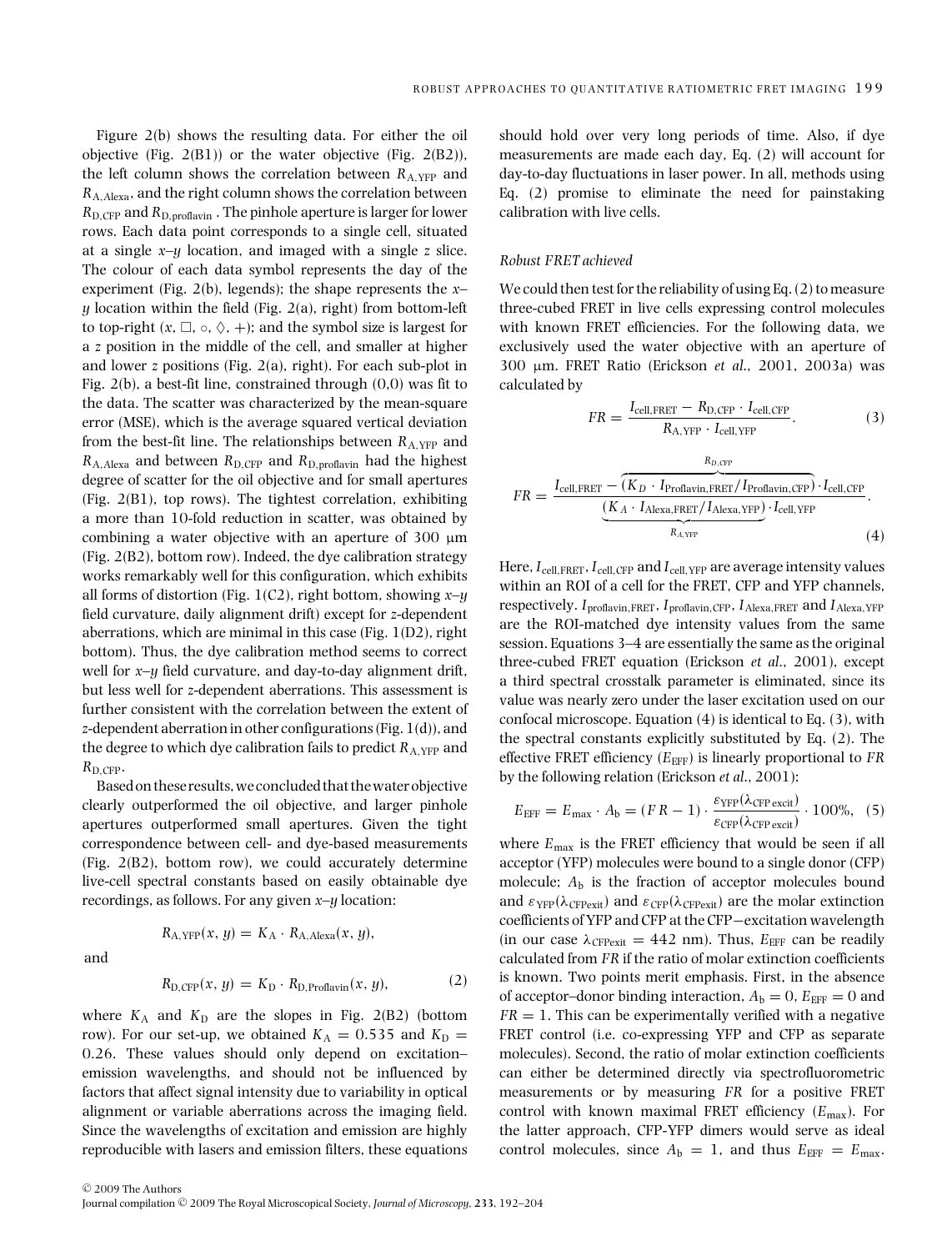

Fig. 3. Robust FRET determination in live cells. (a–b) Scatter plots of *FR* (left axis) and *E*<sub>EFF</sub> (right axis) versus CFP intensity. Top row of (a) is for a high-efficiency CFP-YFP dimer; bottom row of (a) is for CFP and YFP expressed as separate molecules. Top row of (b) is for high-efficiency CFP-YFP-NES; bottom row of (b) is for low-efficiency YFP-CFP-NLS. First column uses no correction. Second column uses only laser correction (Eq. (1)). Third column uses only dye correction (Eq. (4)). Fourth column uses both laser and dye correction. Symbol colour, size and shape as in Fig. 2(b). Two measures of scatter are shown. Var is the mean-square deviation from the average *FR*. MSE is the mean-square deviation from the best-fit collisional FRET relation (black line). The slopes of these relations were constrained, as elaborated in the Discussion, to the following values: high-efficiency CFP-YFP: 0.18; CFP + YFP: 0.03; high-efficiency CFP-YFP-NES: 0.18; low-efficiency YFP-CFP-NLS: 0.04. (c) Sub-cellular FRET within a cell co-expressing CFP-YFP-NES and YFP-CFP-NLS. Phase-contrast image (first column), CFP channel (second column), YFP channel (third column) and FRET channel (fourth column) are shown. The calculated *FR* (fifth column) is applied directly to the image, and uses both laser and dye correction.

Both approaches have previously given the same value of  $\varepsilon_{\text{YFP}}(\lambda_{\text{CFP exit}})/\varepsilon_{\text{CFP}}(\lambda_{\text{CFP exit}}) = 0.095$  (Erickson *et al.*, 2001), and this value further yields consistent *FR*-based estimates of  $E_{\text{max}}$  for the CFP/YFP Ca<sup>2+</sup> sensor yellow cameleon 2 (Erickson *et al*., 2001; van Rheenen *et al*., 2004). Thus, we use this value of 0.095 in the upcoming sections to convert between *FR* and *E*<sub>EFF</sub>, according to Eq. (5).

Figure 3(a) (top row) shows FRET calculations for cells expressing a known CFP-YFP dimer with high FRET efficiency, serving as a positive FRET control. The bottom row concerns cells co-expressing CFP and YFP as separate molecules, which serve as negative controls (bottom row). Each sub-plot shows the calculated *FR* (left axis) and the calculated  $E_{\text{EFF}}$  (right axis), plotted against *I*<sub>cell,CFP</sub>. The colour, size and shape of the data points are as in Fig. 2(b). In the first column (Fig. 3(a), left), neither laser nor dye correction was performed, and *FR* was calculated with Eq. (3) holding  $R_{A, YFP}$  and  $R_{D, CFP}$ constant (values were set to the average obtained in Fig. 2(B2), bottom row). The second column (Fig.  $3(a)$ ) is similar to the first, except laser correction was performed according to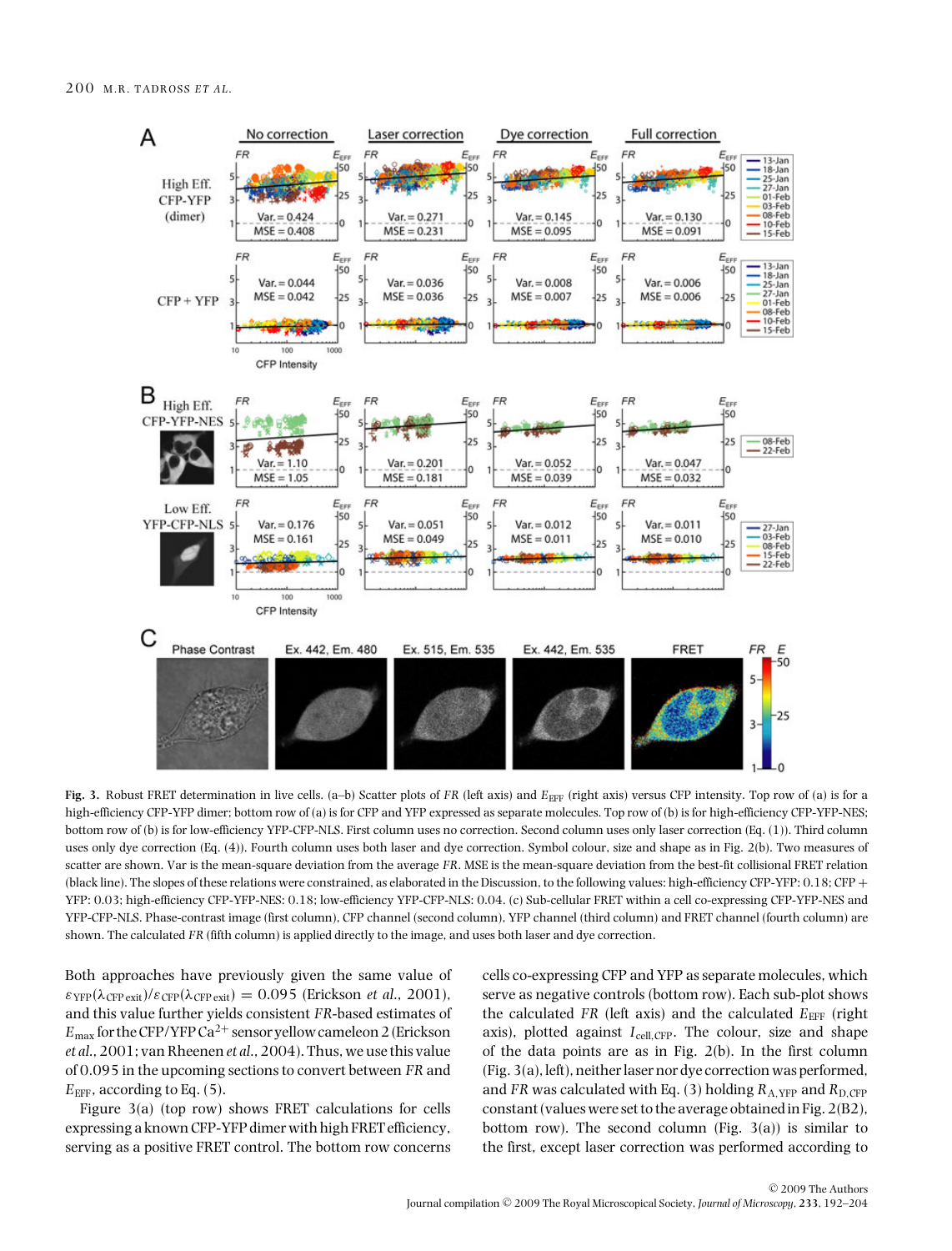$Eq. (1)$ . In the third column, laser correction was not performed but dye correction was used according to Eq. (4). Finally in the fourth column, both laser and dye correction were used. Within each sub-plot, twomeasures of scatter are shown. First, the total variance of the data (average squared deviation from mean*FR*value)is shown (Var). Second, themean-square error from a constrained best-fit linear relation (black line) is shown (MSE). As will be elaborated in the Discussion, these linear relations likely account for subtle contributions of collisional FRET, which increases with higher expression of fluorescent molecules (Forster, 1949; Fung & Stryer, 1978; Erickson *et al*., 2003b; Stratton *et al.*, 2004).

Without correction (Fig. 3(a), first column), *FR*calculations were highly scattered.Althoughlaser correction alone (second column) yielded some reduction in scatter, a dramatic improvement was obtained with dye correction alone (third column), which nearly matched the scatter for full correction (fourth column). Since dye correction implicitly accounts for day-to-day fluctuations in laser power, the minor improvement between columns three and four represents the small amount of laser instability during a single session, which did not seem to be significant. Importantly, the reproducibility obtained over many weeks with either the fully corrected method (fourth column) or dye-corrected method (third column) was on par with our widefield set-up. It is also worth noting that the uncorrectedmethod (first column), which used a water objective with an aperture of 300 μm, was far superior to our initial attempts using an oil objective with an aperture of 100 μm, which were far more widely scattered (data not shown).

Some final points of validation merit emphasis. First, the fully corrected CFP + YFP data (Fig. 3(a), bottom right) agree well with the expectations for a negative control (i.e.  $FR = 1$  and  $E_{\text{EFF}} = 0$ ). Second, the FRET efficiency of the high-efficiency CFP-YFP dimer (Fig. 3(a), top row) has been previously determined to be 42% using an independent FRET method (Erickson *et al*., 2001). This value agrees well with our results (Fig. 3(a), top right plot, right *y* axis), where  $E_{\text{EFF}}$ is calculated via Eq. (5) using the published ratio of molar extinction coefficients.

## *Sub-cellular FRET*

Encouraged by the cell-averaged results of Fig. 3(a), we sought to realize the potential of confocal microscopy to resolve sub-cellular FRET interactions. To begin, we generated test molecules with varying FRET efficiency, targeted to different sub-cellular locations. Figure 3(b) shows the subcellular localization of two such constructs (far left images). The top row shows the same high-efficiency CFP-YFP dimer as in the top row of Fig.  $3(a)$ ; except here it is tagged with a nuclear export signal (NES), which restricts the molecule to the cytoplasm. The bottom row shows a lowerefficiency YFP−CFP dimer tagged with a nuclear localization

signal (NLS), which enriches nuclear over cytoplasmic concentration. The scatter plots in Fig. 3(b) use the same analysis as in Fig. 3(a). Note the drastic reduction in *FR* variability for the CFP-YFP-NES construct from the first to the fourth column (Fig. 3(b), top row). These data were taken on two separate days, between which something drastic changed in the instrument. Nevertheless, our simple correction techniques yielded exceptionally robust results, enabling clear resolution of FRET efficiency for the two constructs when expressed individually (Fig. 3(b), right column).

To test the methodology further, we co-expressed the two constructs, with the aim of distinguishing different FRET efficiencies in sub-cellular locations of the same cell (Fig.  $3(c)$ ). The first image (left) is the phase-contrast channel, the middle three show the three fluorescence channels and the last (right) shows *FR* calculated with Eq. (4) applied directly to the fluorescence images. All images employ laser correction according to Eq. (1), and thus the final image is analogous to the full-correction method. The calculated *FR* (Fig. 3(c), far right) yielded a reliable measure of sub-cellular FRET, in accord with the cell-averaged values obtained in Fig. 3(b). The low-efficiency NLS construct had an *FR* of approximately 2 for both the cell-average data (Fig. 3(b), bottom row, right) and the image (Fig.  $3(c)$ , right, nucleus). The high-efficiency NES construct had an *FR* of approximately 4.5 for the cellaverage data (Fig. 3(b), top row, right), and a slightly lower *FR* approximately 4 in the image (Fig. 3(c), right, cytoplasm). This slight reduction in apparent cytoplasmic *FR*likely reflects imperfect nuclear targeting of the NLS construct (Fig. 3(b), bottom left image). Overall, the reproducibility obtained was on par with that of widefield fluorescence methods, but of course the spatial resolution here is far superior as expected of a confocal microscope.

## *Spatial resolution*

Although the results of Fig. 3 demonstrate robust FRET determinations, the use of a large pinhole aperture may raise concerns as to the trade-off in spatial resolution. In particular, the thickness of an optical slice in confocal microscopy would increase as the pinhole aperture is increased. To address this concern, we quantitatively compared the axial resolution obtained with different pinhole apertures (Fig. 4). To generate this data, Alexa 514 was adsorbed onto the surface of an acid-washed No. 1.5 cover glass. Excess dye was rinsed away, leaving dye only at the surface of the glass, with nonfluorescent aqueous solution above. *z*-Stack images of this sample were then taken with three different pinhole apertures using the water objective. The normalized fluorescence, as a function of *z* position, is plotted. Axial slice thickness can be quantitatively estimated by measuring the *z* width corresponding to half-maximum intensity of these profiles. The measured axial slice thickness was approximately 1  $\mu$ m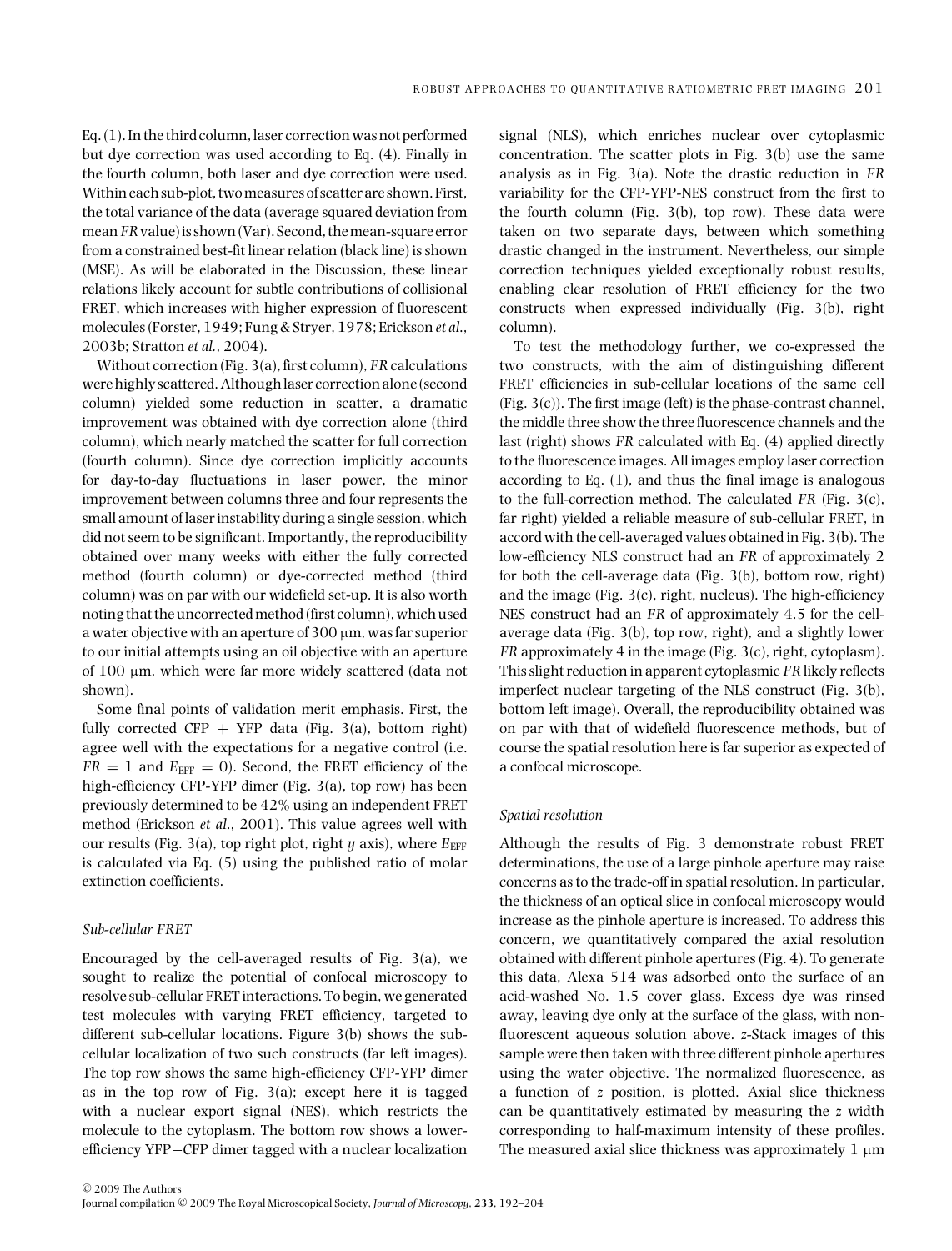

**Fig. 4.** Effect of pinhole aperture on axial resolution. Axial intensity profiles of a sample in which Alexa 514 is adsorbed onto a cover glass surface. The normalized fluorescence, as a function of*z* position, is plotted for three different pinhole apertures using the water objective.

for small pinhole apertures (60 and 150  $\mu$ m pinholes). For the large  $300$ -μm pinhole aperture, the axial slice thickness increased to approximately 2  $\mu$ m. Thus, the use of a large pinhole aperture reduces *z* resolution only by a factor of 2, as compared with conventional small pinhole apertures. For many applications, this is a reasonable trade-off, given the roughly 5-fold reduction in variance of the spectral constants (compare the top and bottom rows of Fig. 2(B2)). Furthermore, via noise analysis of Eq. (3), we estimate that this 5-fold improvement in stability of the spectral constants would correspond to a roughly 30-fold improvement in stability of FRET efficiency calculations.

This preservation of axial resolution with a larger pinhole aperture (Fig. 4) has been previously characterized (Cox & Sheppard, 2004), and here can be further appreciated by qualitative aspects of the images in Fig. 3. In particular, even with a large aperture of  $300 \mu m$  (three airy units), the image is qualitatively still confocal in nature, and subcellular organization is clearly resolved. The nucleus and cytoplasm are clearly distinguished in the images in Fig. 3(b– c), and even cytoplasmic invaginations into the nucleus are clearly distinguished in high spatial detail (Fig.  $3(c)$ ). There is no discernible blurring of the sub-cellular boundaries or noticeable contamination from structures above or below the plane of focus.

### **Discussion**

Quantifying ratiometric FRET can be challenging on a confocal microscope. Variability in the required calibration constants  $(R_A, R_D)$  arise from fluctuations in laser power, optical alignment drift, aberrations across the *x*–*y* imaging field, and aberrations along the *z* dimension. Some of these sources of distortion have been previously described (van Rheenen *et al*., 2004). In their work, van Rheenen and colleagues used a

 $63\times$  oil objective with a small pinhole aperture, and proposed several techniques to counteract the aberrations, such as adjusting the focus between image acquisitions to correct for differences in axial excitation profiles of the two lasers. Ultimately, these correction techniques were insufficient, leading the authors to devise a protocol in which cells coexpressing CFP andYFP were co-cultured with cells expressing only CFP or only YFP. Under this regime, if all three types of cells were found in close proximity to one another, then the CFP-only and YFP-only cells could be used to estimate  $R_A$  and  $R<sub>D</sub>$ . These estimates would then be used to calculate sensitized emissionin theneighbouring cellwhich contains bothCFP and YFP. Although clever, this approach has practical limitations. First, it would be quite rare to encounter three cells with the right expression levels within a single field of view. Second, the cells may be at the edges of the field of view, and thus be subject to different degrees of aberration. Third, this approach suffers from unreliable estimates of the spectral constants, given that the neighbourhood estimates of  $R_A$  and  $R_D$  are calculated from single cells (i.e. averaging over a population of cells is not possible). Finally, such an approach would in general prove comparatively time-consuming, especially in terms of cell preparation.

A key contribution of the present work is the comprehensive comparison of oil versus water objectives, and of pinhole apertures of different sizes. We found that a water objective combined with a large pinhole aperture clearly outperformed the standard configuration, which employs an oil objective and small pinhole aperture. Importantly, with the commonly used oil configuration, synthetic dyes could not accurately account for aberrations observed in live cells (Fig. 2(B1), top row). This may seem perplexing: how could the microscope optical properties be different for cells versus dyes, considering that they are both aqueous in nature? An answer to this question can be gleaned from Fig.  $1(d)$ , which characterizes the microscope optics as a function of *z* position, and in response to intensity boundaries (i.e. the dye–cover slip interface). Two key principles can be discerned. First, because it is difficult to accurately register cell images to dye images along the *z* dimension, any *z*−dependent aberration would be very difficult to correct. Second, cells contain nonuniform fluorescence due to sub-cellular structures, which may mimic the intensity boundaries seen at the dye–cover slip interface, whereas the dyes are completely uniform. For the oil objective, and for small apertures (Fig. 1(D1), top row), optical aberrations near intensity boundaries were highly unpredictable due to chromatic *z* misregistration, and together with the *z*-dependent spherical aberration, made it nearly impossible to calibrate. These anomalies were nearly absent when a water objective with an aperture of 300 μm was used (Fig. 1(D2), bottom row). Once these enigmatic *z*-dependent artefacts were eliminated, the dyes were able to robustly correct for all other aberrations along the *x*–*y* plane, as well as for day-to-day fluctuations in alignment and laser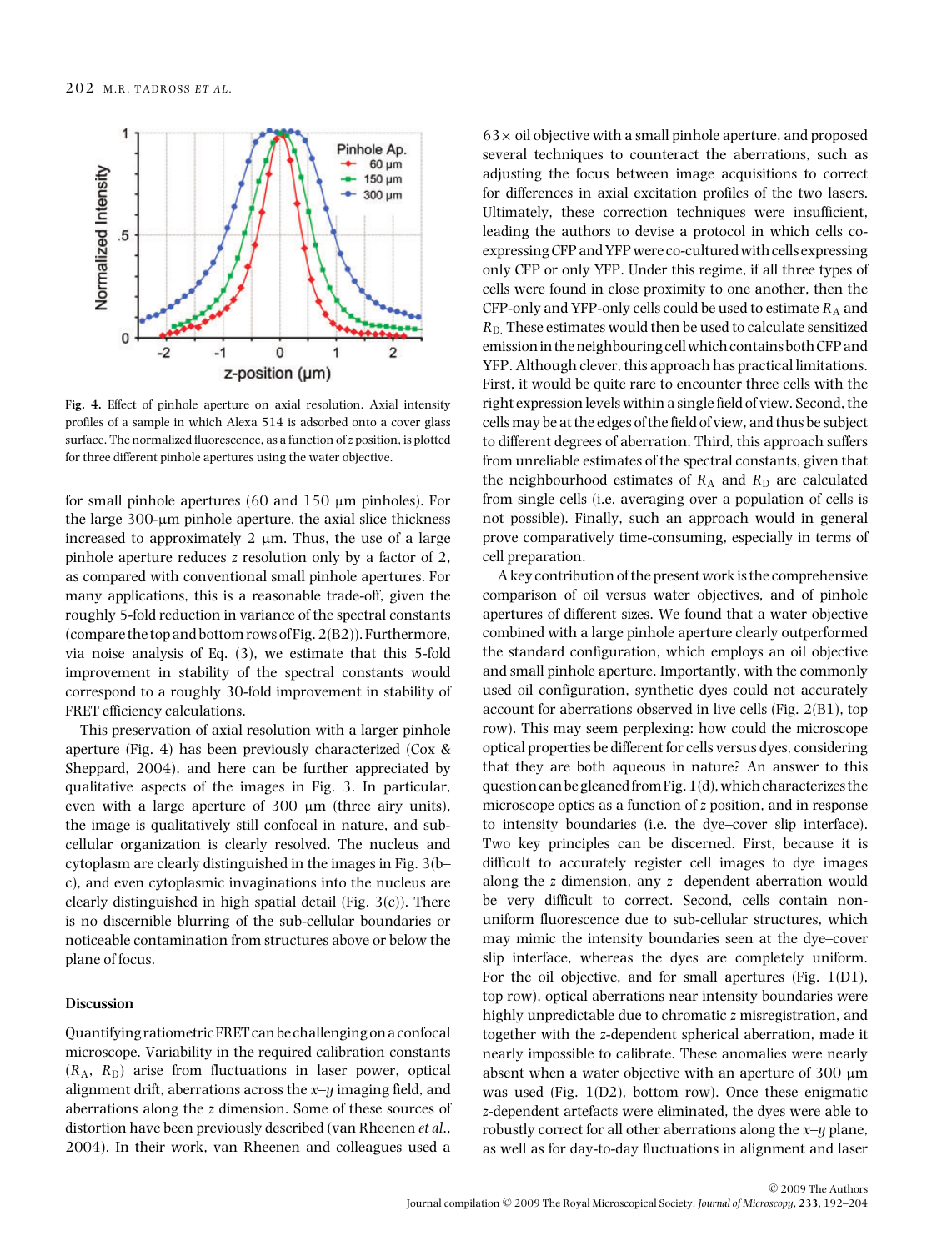power. Specifically, the use of Eq. (2) in the dye calibration allows for precise correction for *x*–*y* aberrations at any *x*–*y* coordinate, which would not be the case with corrections based on nearby calibrating cells in the van Rheenen method (van Rheenen *et al*., 2004). As an additional benefit to this practical approach, the larger pinhole aperture allows more light to be collected, yielding a higher signal-to-noise ratio, without significantly degrading the ability to resolve subcellular structures.

A final concern for accurate determination of CFP/YFP FRET is the likely contribution of collisional FRET between fluorophores on separate molecules (Forster, 1949; Fung & Stryer, 1978). A first issue concerns the effect of fluorophore concentration: sensitized emission of YFP owing to collisional FRET will increase with heightened concentrations of donor CFP, whereas this effect disappears at vanishingly small concentrations of fluorophore. For plasmid-mediated expression levels of CFP/YFP constructs in mammalian cells [typically less than approximately 50  $\mu$ M (Miyawaki & Tsien, 2000)], a low fluorophore concentration regime applies, wherein FRET efficiency depends almost linearly upon CFP concentration (Erickson *et al*., 2003b). In fact, the small positive slopes of the plots of FRET efficiency versus CFP intensity (Figs  $3(a)$  & (b)) likely reflect such an effect (Stratton *et al*., 2004). A second consideration is that the slope of the relation between collisional FRET and free donor concentration should increase with a larger Forster radius  $R_0$ (Fung & Stryer, 1978; Erickson *et al*., 2003b). This additional effect is consistent with the slightly larger slope for the highefficiency CFP-YFP dimer (Figs 3(a) & (b), top row) compared with that for CFP and YFP expressed as separate molecules (Fig. 3(a), bottom row). Here, the effective  $R_0$  of the CFP-YFP dimer may be larger because the CFP fused to YFP within a dimer could serve as an additional collisional energy transfer collector for the cognate YFP. Specifically, this intradimer CFP could be excited via inter-molecular homo-FRET from other CFP molecules followed by intra-molecular FRET to the cognate YFP. Given this theoretical foundation, we constrained the slopes of the linear relations in Figs 3(a) and (b) (black lines) such that any two constructs with identical *R*<sup>0</sup> had the same slope (see Fig. 3 legend). Overall, one must consider these effects in interpreting the meaning of aggregate FRET determinations. In particular, the extrapolated FRET efficiency at low CFP intensity best reflects intra-molecular FRET, exclusive of collisional FRET.

In summary, we devised simple guidelines to compensate for the sources of FRET variability inherent to confocal microscopy. First, a water objective with a pinhole aperture of approximately three airy units should be used. Second, pinhole alignment should be done with the guidance of a uniform-intensity dye, and all optical components should be stabilized to minimize alignment drift during the course of an imaging session. Third, whole-field images of proflavin and Alexa 514 dyes should be taken at the start and end of each

recording session. These images enable accurate prediction of the spectral constants,  $R_{D,\text{CFP}}$  and  $R_{A,\text{YFP}}$ , as a function of position, without the need for laborious calibration using live cells. In addition, comparison of the images taken at the start and end of the session can validate the alignment stability. Fourth, real-time monitoring of lasers to normalize power fluctuations during the course of a session may help, but are not absolutely necessary because the dyes implicitly correct for day-to-day laser fluctuations. Finally, lasers should be allowed to warm up about an hour prior to use, especially if real-time laser monitoring is not used. In all, the simple guidelines outlined here allow the power of ratiometric FRET to be simply attained under confocal microscopy, enabling timeseries molecular interactions to be quantitatively examined with sub-cellular resolution.

# **Acknowledgements**

We thank Thomas Koscica for generous contributions in designing and building the switching circuitry of the customized laser monitoring system, and for overall guidance and encouragement. We thank Charles Fisher and Scot Kuo for assisting with the preparation of samples for Figure 4 and for many insightful suggestions. Supported by grants from the NHLBI (R37 HL076795 to D.T.Y.), Kleberg Foundation (to D.T.Y.) and the NIGMS (MSTP fellowship to M.R.T.).

### **References**

- Chen, H., Puhl, H.L., 3rd, Koushik, S.V., Vogel, S.S. & Ikeda, S.R. (2006) Measurement of FRET efficiency and ratio of donor to acceptor concentration in living cells. *Biophys. J.* **91**, L39–L41.
- Cox, G. & Sheppard, C.J. (2004) Practical limits of resolution in confocal and non-linear microscopy. *Microsc. Res. Tech.* **63**, 18–22.
- Erickson, M.G., Alseikhan, B.A., Peterson, B.Z. & Yue, D.T. (2001) Preassociation of calmodulin with voltage-gated Ca(2+) channels revealed by FRET in single living cells. *Neuron* **31**, 973–985.
- Erickson, M.G., Liang, H., Mori, M.X. & Yue, D.T. (2003a) FRET twohybrid mapping reveals function and location of L-type Ca2+ channel CaM preassociation. *Neuron* **39**, 97–107.
- Erickson, M.G., Moon, D.L. & Yue, D.T. (2003b) DsRed as a potential FRET partner with CFP and GFP. *Biophys. J.* **85**, 599–611.
- Forster, T. (1949) Experimentelle und theoretische Untersuchung des zwischenmolekularen Ubergangs von Elektronenanregungs energie. *Z. Naturforsch* **4a**, 321.
- Fung, B.K. & Stryer, L. (1978) Surface density determination in membranes by fluorescence energy transfer. *Biochemistry* **17**, 5241– 5248.
- Gordon, G.W., Berry, G., Liang, X.H., Levine, B. & Herman, B. (1998) Quantitative fluorescence resonance energy transfer measurements using fluorescence microscopy. *Biophys. J.* **74**, 2702–2713.
- Hoppe, A., Christensen, K. & Swanson, J.A. (2002) Fluorescence resonance energy transfer-based stoichiometry in living cells. *Biophys. J.* **83**, 3652–3664.
- Lakowicz, J.R. (2006) *Principles of Fluorescence Spectroscopy*. Springer, New York.